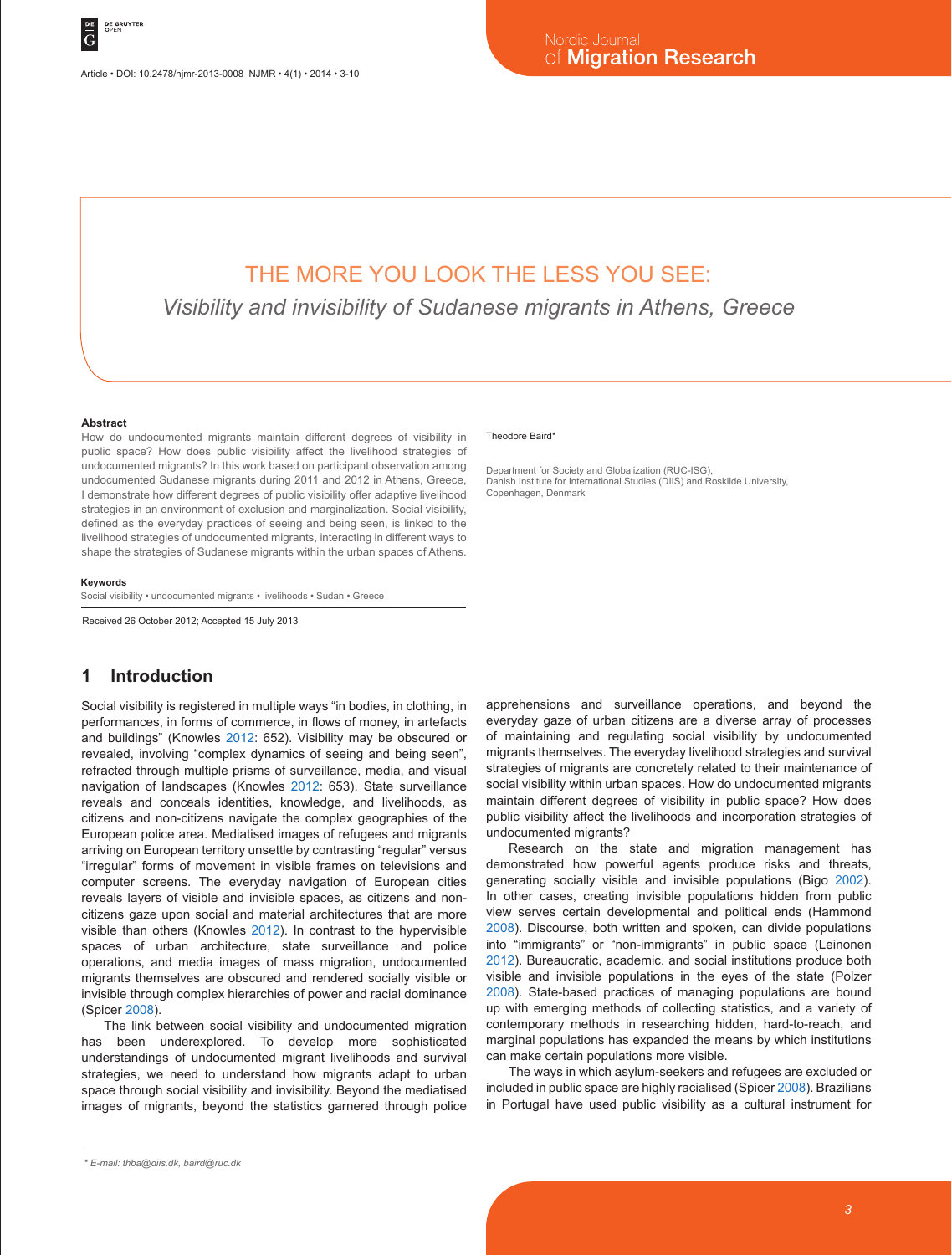integration and as a resource to be exchanged with Portuguese cultural and identity resources (Sardinha 2011). Research on Bosnians in Australia has shown that visible ethnic markers such as skin colour may allow refugees to remain invisible to the public, but that social inclusion is better determined by factors such as language (Colic-Peisker 2005). Similarly, Serbian Vlachs in Denmark are publically invisible through an emphasis on similarity in public but maintain difference in private spaces (Juul 2011). Non-ethnic markers of identity are also valuable tools for increasing visibility, and documents can be made into items to increase visibility, as Feldman (2008) has shown with Palestinian refugees in the Gaza Strip.

Marc Sommers (2001) shows how Burundian refugees in Tanzania crafted a public persona during working hours. These men hid their Burundian refugeeness to "pass" as Tanzanians, to downplay their position as foreign refugees. By making invisible their refugee status in Tanzania, these men perceived they could have better access to social resources and better economic opportunities. Sommers' work helps us understand how dominant local cultures place constraints on the ability of minority cultures to take part fully in the local urban culture. As a result, hidden identities keep minority culture hidden from the public, affecting livelihood strategies and survival strategies.

Research on space and place has aligned visibility with social cohesion connected to the public identity of a particular place. Visibility of religious architectures, such as churches and mosques, become vital elements in negotiations over space and ethnicity depending on the specific struggles over urban space and elements of diversity in different cities (Knowles 2012; Landman & Wessels 2005). Visibility of a particular group becomes synonymous with the identity of a particular place. In Deener's (2010) work, Latino migrants achieve differing degrees of visibility, shaping the public identity of a neighbourhood in Los Angeles where African Americans are more visible. Latino migrants' perceived invisibility is intimately tied to specific places based on the specific histories, geographies, and relations with other groups in the area. Loic Wacquant (2008) shows how the welfare management of urban immigrant populations in the French "Red Belt" has created social discord through attempts to render populations more accessible to the state, juxtaposed with the complete absence of the state in the US black ghetto, and how the invisibility of the state has allowed structural violence and poverty to persist.

The social visibility of undocumented migrants, however, has not been empirically explored significantly within the literature. The theoretical implications of social visibility for migrant integration and their strategies to generate a secure livelihood have been less explored. This paper argues that acknowledging the role that social visibility plays in migrant livelihoods is important for understanding the micro-politics of integration and incorporation in European cities. The precarious economic positions of undocumented migrants within European cities are directly linked to social visibility, as I will argue in the following investigation of undocumented Sudanese migrants living in Athens, Greece.

## **2 Sudanese migration to Greece**

This article traces the different degrees of collective social visibility of Sudanese migrants in Athens, Greece. Greece is a unique case because of its economic, political, and geographic location along major migration routes to Europe (Antonopoulos & Winterdyk 2006; Icduygu 2004). Sudanese migrants in Athens were selected as respondents because of their unique position within Mediterranean histories of forced migration as well as more contemporary forms of forced displacement and mobility from Africa to the Mediterranean (Walz & Cuno 2010). Sudanese migration to Greece has a long history. The Ottoman slave trade in East Africa represents a main conduit of contact between the eastern Mediterranean, including Greece, and Sudan. The trans-Saharan and Red Sea slave trades originated in Western Sudan, the Upper Nile basin, Ethiopia, and other East African regions. Toledano (1998: 7) summarizes the extensive network of routes and passages of African slaves in the Ottoman Empire, many of which parallel points of origin for contemporary refugees coming to Greece. Manumitted Sudanese slaves have been documented in Ottoman Thessaly, the contemporary Thessaloniki, pointing again to the long history of Sudanese forced migration to the East Mediterranean, which itself is an invisible history in contemporary media discourses on migration to Greece.

In the contemporary period, violence and lack of economic opportunity have stimulated migration from Africa to Greece. Sudan has been repeatedly strained by conflict which has produced significant displacements within and across national borders. Political violence as well as conflict-related economic turmoil has forced Sudanese ethnic groups towards new destinations abroad. Unable to find security or livelihoods at home, millions have been displaced to surrounding countries, whereas thousands of others have ventured further to reach Europe. Sudanese passport holders are required to obtain a visa to enter Europe, a difficult and often time-consuming process where many turn to human smugglers or forged passports to escape the violence.

Sudan is a diverse and divided society segmented into North and South. Arabs migrated in looking for resources and spreading Islam in the North, whereas those in the South follow a variety of religions, languages, and social practices sharing a memory of subjugation under Turko-Egyptian, Mahdist, British, and Arab-Islamist regimes of domination (Bariagaber 2006). The First Sudanese Civil War was waged from 1955 to 1972, where southerners demanded representation and more autonomy from the north. It ended without vanquishing the tensions which started it. The Second Sudanese Civil War began in 1983, as the Sudan People's Liberation Army (SPLA) of the south fought the central Sudanese government in the north for independence. After the rise to power of Omar al Bashir in 1989, a program of taking land and imposing strict Islamic law throughout the country inflamed the war. The war officially ended in 2005 with a peace agreement and the eventual independence of South Sudan in 2011, although fighting still takes place.

Millions of Sudanese have been displaced because of ongoing conflict throughout the north and south: almost 2.5 million are internally displaced, with another half million registered as refugees or asylum seekers (UNHCR 2013). The number of Sudanese migrants in Greece is unknown, as most are considered undocumented. Police apprehension statistics in Greece reveal few apprehensions of Sudanese, as many remain in Africa or the Middle East, or continue to other countries in Europe. Asylum applications of Sudanese migrants in Greece show few applications, suggesting that most are claiming asylum in other countries (mainly the Middle East and North Africa, including Egypt).

# **3 Methodology and social visibility**

This article is based on ethnographic evidence and semi-structured discussions with Sudanese refugees collected during the summer of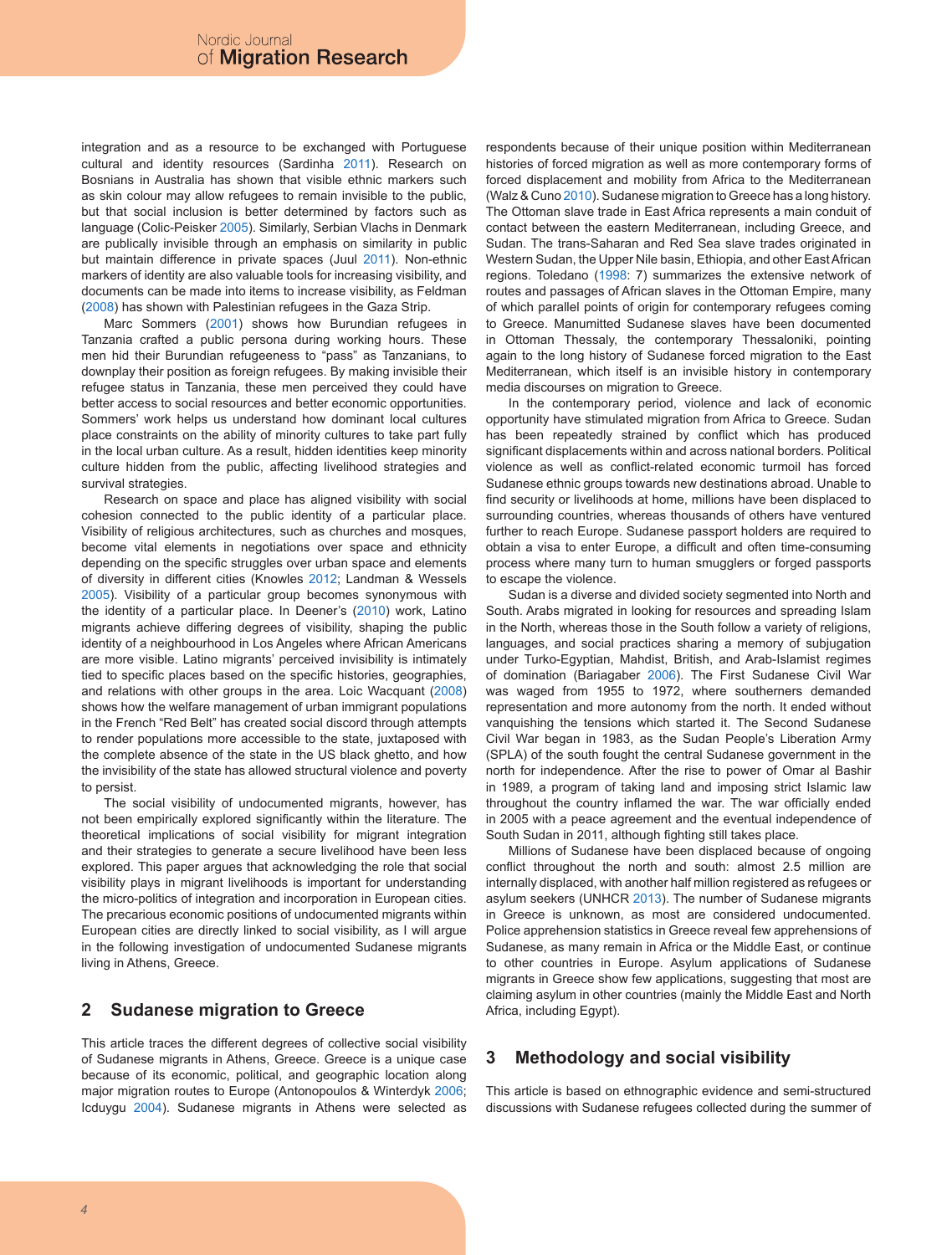2011 and the spring and summer of 2012 in Athens. Field notes and interview data were obtained primarily through participant observation among a group of Sudanese men originating primarily from south and east Sudan. Participant observation involves participation in the ongoing, everyday lives and activities of respondents and recording detailed observations (DeWalt & DeWalt 2010; Hammersley & Atkinson 2007; Spradley 1980). Participant observation with hardto-reach populations such as Sudanese migrants in Athens means negotiating access to hidden or marginal locations and spending time interacting with individuals who may be criminalised by the state, raising acute ethical concerns and possible risks to both researcher and respondents. Respondents are sometimes hesitant to divulge sensitive information about their histories or daily social routines. Observing counterfeit document markets and transactions is difficult as they occur in hidden and hard-to-reach areas. I made the assumption that the hard-to-reach groups in my study are more susceptible to harm and may have inadequate means to protect themselves (Duvell, Triandafyllidou, & Vollmer 2010: 232). I laid out a clear set of ethical principles based on "confidentiality, openness, justice, doing no harm" (Black 2003: 45).

Daily field notes were taken by hand and then fuller notes were typed into a word processor on a laptop kept at my apartment. Field notes included a rich set of descriptions of events, conversations, observations, and analytical and methodological notes. I observed public and private spaces frequented by migrants. The back side of stores, cafes, private apartments and migrant hostels each served as locations where I observed and recorded the selling of counterfeit passports as well as observed negotiations between migrants. I travelled to the Turkish-Greek border and spent time in villages along the border, observing many migrants after they crossed into Greece. A number of technologies were used to record data in the field, including: paper and pen, word processor, audio recorder, laptop, tablet, cell phone, and voice-over-IP software.

The majority of my time in Athens was spent socializing daily with Sudanese men in a Sudanese hostel and café, in addition to public locations throughout Athens. All respondents were recruited through the hostel and café. Most of my evening time was spent at a clandestine Sudanese hostel in the centre of Athens, which was frequented by around 50 Sudanese men daily, with 25 or so permanently residing there. The building was owned by a Greek citizen who loaned the place at low rates to a Sudanese manager who charged 5 Euros a night to sleep in a bed. Food and drinks were served, as well as free entertainment in the form of satellite television, cards, backgammon, or chess. The location of the hostel was concealed behind a non-descript door without any sign in an area with multiple abandoned buildings. During the day, I spent my time at a secluded Sudanese café which served tea and was a forum for political discussions. The café was frequented by a regular cadre of Sudanese men with whom I discussed daily interactions with Greek society. In the hostel and the café, I met three sellers with false documents, attending business transactions with them and going through their everyday lives in the city.

In addition, I conducted semi-structured interviews with 10 Sudanese migrants, which involved a detailed recording of their full migration history and experiences of Greece. Most of the interviews and observations occurred in English, which is a medium of education in Sudan, and I hired a single Sudanese Arabic-speaking interpreter to aid with the collection of migration histories. Respondents were recruited via the interpreter. Data were analysed through a continuous reading and re-reading of field notes and interviews annotated with theoretical and analytical memos.

During the period of fieldwork in the spring and summer of 2011 and 2012, there was a police crack-down on migrants in Athens, conducting daily large-scale round-ups of migrants to check documentation. Sudanese informants had gone undercover, avoiding multiple areas of the city as much as possible and spending time indoors. I was interested in how migrants manage their public visibility and began to note the ways in which people make themselves visible or invisible to the state. Observing migrants living hidden lives to escape police repression forced me to consider the ways in which migrants are adapting in Athens, and how their socioeconomic conditions are related to their mobility. The more I began to look, the less I began to see: in other words, the more I looked for signs of visible public activity, the less I saw.

Visible public activities have been severely constrained for Sudanese refugees, creating a hard-to-reach, hidden, and marginal population in the centre of Athens. Clashes with right-wing antiimmigrant groups such as Golden Dawn were occurring daily alongside police scrutiny. Repeated altercations with police were not uncommon. Those I spoke with were extremely nervous because of the overt presence of the police combined with aggressive antimigrant groups. As an American researcher living and working alongside my Sudanese respondents, the sense of discrimination was acute, as all non-Greek citizens were targeted by right-wing nationalists, and anyone walking with police control zones was subject to intense questioning, which happened on two occasions, both while walking with migrant respondents. Two interpreters were beaten by right-wing groups in the course of fieldwork.

### **4 Structures of exclusion in Greece**

Migrants from across Africa, Central Asia, and the Middle East have entered Greece via the porous land and sea borders with Turkey. Between 2008 and 2011, there were between 40,000 and 57,000 detections of migrants along the Turkish-Greek land borders at the Evros river border, a minority of whom were Sudanese (FRONTEX 2012: 17). The majority of all detections within Europe have occurred at the Evros land border, of which a 15-km patch of land is sufficient to cross between the city of Edirne in Turkey and the town of Orestiada in Greece. Aside from the land border, one has to cross along the Evros River, which can flood in winter and has fast currents in summer. The Evros River constitutes the majority of the over 200 km long border with Turkey, where Afghanis, Iranians, Pakistanis, Bangladeshis, and Somalis make up the majority of detections. The Greek state, in cooperation with the FRONTEX, the European border agency, has improved border control measures through Operation Poseidon, in an effort to restrict the entry of undocumented migrants to European territory.

The Greek economy has worsened over the past few years and there has been a surge in popular support for Golden Dawn, a far-right anti-immigrant party, as the financial crisis has deepened. Social exclusion and marginalization have become a feature of migrant survival in Greece. Through different forms of exclusion and marginalization, migrants have negotiated a tense presence between visibility and invisibility in Greek cities. Structural exclusion from social protection and human rights, daily struggles for material wellbeing, and interactions with the Greek state and police each feature strongly in migrant narratives of adaptation in Athens.

Previous evidence from undocumented Kurdish migrants in Greece shows that undocumented migration is a result of 1) poverty of domestic reception infrastructure and 2) deficiencies in domestic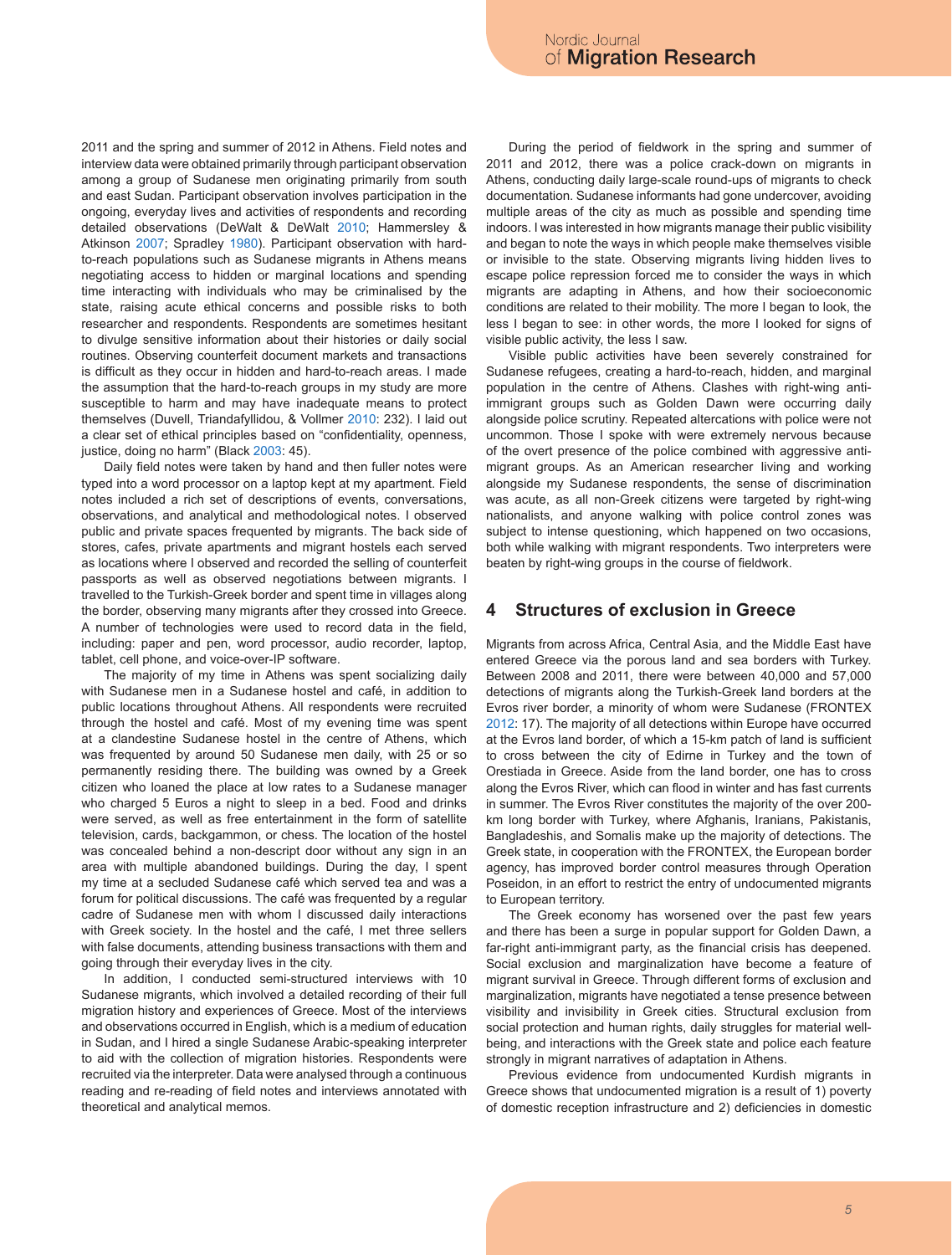and EU asylum policy. Undocumented migrants in Greece often remain and permanently settle, although permanent settlement depends on 1) opportunities for asylum and 2) degree of engagement in socio-economic activities during early years in the host country (Papadopoulou 2004: 167). Greece's limited opportunities for asylum and the limited opportunity to engage in economic activities during the current recession have often prevented settlement, and refugees are moving further into the EU or back to Turkey, to find settlement and work. Entering and leaving Greece require the services of a human smuggler to guide your passage by land or sea or fake documents to exit or enter by air.

The structures of exclusion in Greece include the inoperability of domestic asylum reception infrastructure and deficiencies in domestic and EU asylum policies (Papadopoulou 2004). Undocumented migrant populations become socially visible or invisible in Athens through structures of exclusion and marginalization. The mobility of Sudanese asylum-seekers and refugees in Athens is a facet of this (in)visibility. Mobility and livelihoods here are linked to the structures of exclusion which marginalize them. Social visibility is linked to transnational migration and bound up with structures of domination and inequality in Greece.

A dual process is occurring in Greece: the reversion of the Greek state from providing social welfare and social protection is coupled with a forceful resurgence of a national myth of a singular "Greek" culture and history, which fuels nationalist reassertions of the state. As the state retracts at some scales, it reasserts itself in others. To cite Leo Chavez, undocumented migrants are inserted into this double process via "racialised hierarchies of status and prestige" (Chavez 2007: 193). They are inserted into "simultaneous processes of inclusion and exclusion [which] underscore the schizophrenic context within which illegality exists and which undermines imagining undocumented immigrants as part of the larger society" (Chavez 2007: 193). Inclusion and exclusion, the retraction and assertion of the state, visibility and invisibility – each are parallel processes bound up through the daily lived experience of undocumented migrants in Athens.

## **5 Degrees of social visibility and invisibility in Athens**

Clever ways of adapting to the Greek situation were necessary to avoid discrimination from the state or right-wing violent reactions. The sections below discuss the variety of forms of social visibility maintained by Sudanese respondents. Undocumented migrants devised strategies of masking their visibility as Sudanese, from staying inside, creating disguises to avoid police scrutiny, to adapting clandestine techniques of counterfeit documents. Livelihood strategies were limited by the inability to maintain a publically visible presence, and destitution, homelessness, and poverty surrounded the day-to-day lives of undocumented migrants in the city. For many of these Sudanese refugees, the only way to make a living is through working in through the invisible market of counterfeit documents. The social visibility of migrants is also a gendered process, with women often socially invisible for reasons of physical mobility in countries of origin. For example, female migrants in Sudan are restricted from moving without the consent of a male agnate and do not arrive in Athens but remain in the country of origin or migrate elsewhere.

Migrants' locations in hidden community spaces within Athens have been a source of their social invisibility. Social visibility is also a strategy of negotiating the tense dialectic of the presence of powerful marginalizing actors to adapt to discriminatory conditions. There are different degrees of visibility with different outcomes, but with related structural causes that promote marginalization and exclusion, emanating from the economy, migration management politics and practices, and social relations within urban environments and countries of origin. This article is arguing that social visibility is related directly to structural exclusion and marginalization, with concomitant forms of adaptation through social visibility.

### *5.1 Street visibility*

Visible patterns of public interaction mask vulnerability to violence and political oppression. While walking in the street one afternoon with two Sudanese men, Jules and Jahwad, one of them, Jules, began to breathe a little heavy (Field notes, June 2012). "Hold my arm", Jahwad said, "Hold me!" Jules stumbled a bit, and it was unclear if Jules was supporting Jahwad or Jahwad supporting Jules. Jules walked with a limp from an injury sustained as a child soldier with the SPLA. Ahead we would be passing a large contingent of police on patrol. I had not noticed them at all, but these men had. It was a familiar scene, but the men were still nervous. Jahwad slid framed glasses down across his eyes, even though he did not require them to see, to make himself look more distinguished. He preferred wearing fake designer glasses and collared shirts tucked into clean slacks. He wanted to make himself "look more European" in order to avoid any problems with the police.

The visibility of police on the street keeps undocumented migrants alert and ready to disappear down a side alley or into a café, or even a dumpster, at any moment. Remaining vigilant to the presence of police or racist groups is essential to living in Athens. Creating a persona of "Europeanness" is also critical to maintaining public visibility in Athens.

George, a middleman selling counterfeit documents in Athens, explains how he used his new European identity to conceal himself from police inspection:

One time the cops stopped me up here, in Omonia. They saw me, I saw them, but I kept walking like I was a real Athenian, but they stopped me. I pretended not to know, and I spoke Italian with them, I know a little, enough. So they yelled 'Documents, documents!' And I pulled out my [fake] Italian ID. Sometimes they even will call an Italian speaker to check if you are really Italian. But this time they didn't. They saw the hologram [the mark of a high quality fake document] and let me go. I feel like I can walk around now with no problem, but you still have to be careful. (Interview with George, 20s, July 2012)

Adapting clothing and fashion is often a strategy to mask overt visibility based on skin color on the street and avoid police scrutiny. Willen's (2007) evidence from South Tel Aviv shows how Liberian migrants completely cover their skin through long-sleeved clothing and broad hats and sunglasses so people on the street would not notice their skin colour. These "bodies in disguise" remain clothed not only in public but also at night at home. She recounts that during a wave of arrests and deportations in Israel how some West African migrants wore fine clothing, such as those you would wear to a formal occasion at night while sleeping, so that in case their homes were raided and they were deported, they would not return to Nigeria or Ghana "in the clothes of a pauper" (Willen 2007: 26). She also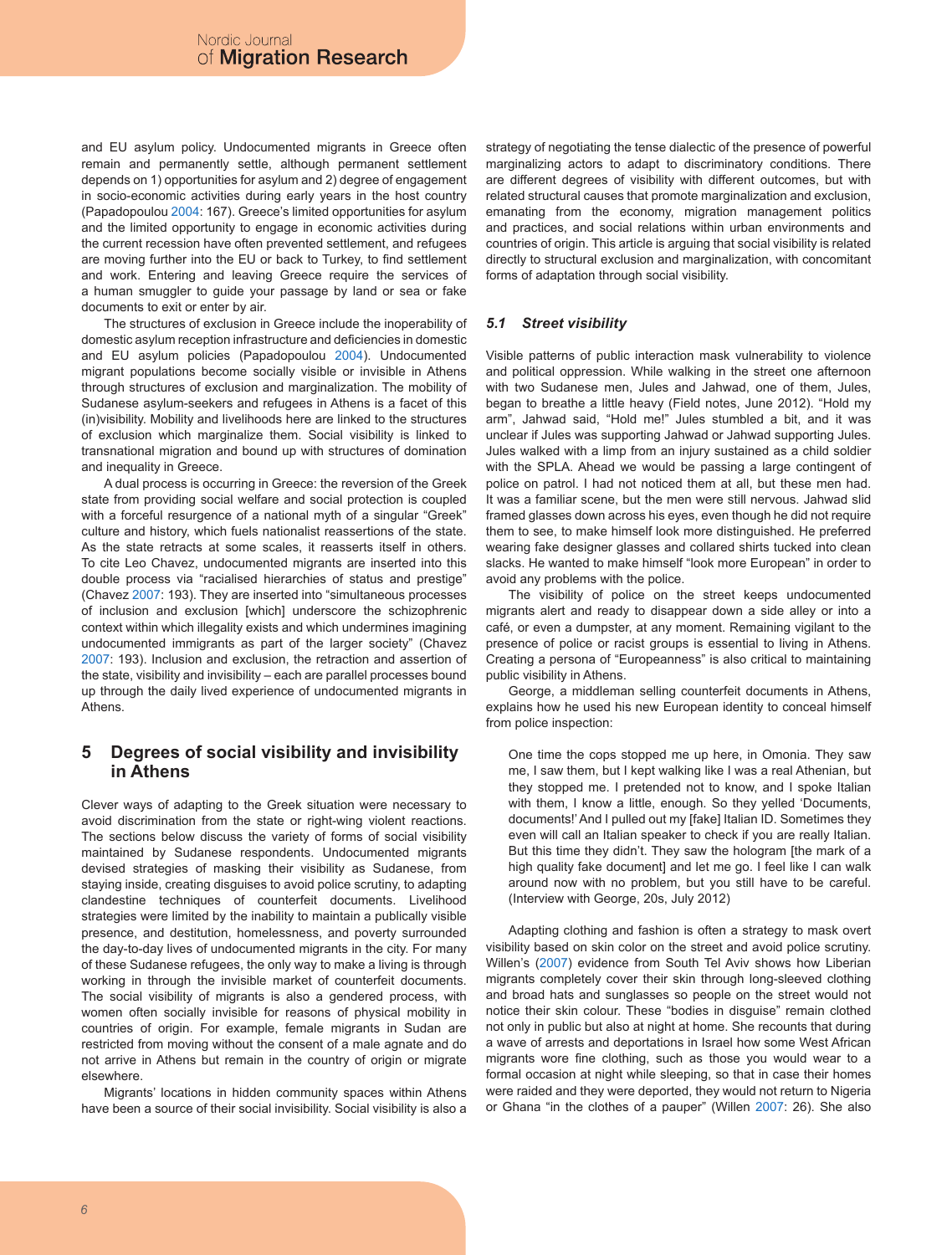cites how some women would make themselves more visible when the police knocked on the door – by stripping naked – shaming police to prevent deportation. She demonstrates how "the mass deportation campaign has stripped undocumented migrants in Tel Aviv of the possibility of experiencing the private space of home as a haven from the outside world" (Willen 2007: 26). As in Athens, the visible becomes invisible and the invisible becomes visible in a double act of refraction of violence into and out of public and private spaces.

The visibility and presence of police does not always provide protection from racist violence, as one Sudanese man explains during an outburst of racist violence he experienced (Field notes, July 2012):

They are so violent now, it's so bad! They will stab you. Before it was only at night you had to be careful, but now all the time, in the morning, at night, all the time it's so bad! The other night I had to run, they chased me. They were big men, you know big muscles, wearing black, with shaved heads; they were on motorcycles and scooters. So I saw them, you know, I learned a little Greek now, enough to know they were talking about me. 'Look there's a black!' I could hear them say. So I turned around and saw them, started to run, and they chased me on the scooters. And I ran towards the police station, I kept running. Once I got to the police I told them what was happening. But they didn't do anything! The racists even drove by on their motorbikes, and the cops just looked at them! So I kept going. At one point I jumped into a trash can to hide. … I hid behind it, and I got so scared I jumped in, and I waited. Eventually they left.

In this instance, the perceived presence of police was not a deterrent from violence, only by hiding in the trash, by becoming publically invisible was this man able to escape overtly visible racist violence. Racist violence and ineffectual and sometimes violent police presence prevent undocumented migrants from arranging their livelihoods, forcing them into adaptive strategies of avoidance. In consequence, homelessness has increased, blurring the boundaries of private and public accommodation. One Sudanese man relates his story of sleeping rough (Field notes February 2012):

I sleep sometimes under the train tracks by the train station. It's where a lot of Tunisians, Libyans, and Algerians sleep. But it's not safe. The racists they go there too! They know where we sleep. But the police, they came by, maybe 4 O'clock in the morning, I don't know, it was still dark. The police came by with flashlights, and we all jumped up with our arms in the sky! But the police were calm, they said 'Stay down, it's ok, go back to sleep'. Because they know, they know there is nowhere for us to go. Where can we go? Are there places to go to eat and sleep and have a shower? Where are these places? The ones that are there are all full! My other place [inside an old truck container on the outskirts] was found. They found it, and they locked it. They shut the door with all my clothes inside, everything, and I had to start again.

This man spends his nights sleeping at different friends' houses, and his days inside cafes avoiding the heat and the streets. Avoidance of public spaces prevents migrants from attaining overt public visibility and increases their vulnerability to livelihood shocks, leading to alternative livelihood strategies. The police are often complicit with right-wing violent acts, and it is unclear whether they are providing protection from racist violence or maintaining their visibility, even at night, to heighten the fear that nowhere is secure. There is always the potential for being checked for false documents, detained, or deported. Social visibility here is directly linked to daily strategies of securing accommodation, avoiding violent attack, and blending into the urban crowd to avoid police scrutiny.

#### *5.2 Gender and support*

In Sudan, "men exert their power and authority over women through the control of women's mobility" (Edward 2007: 83). Women cannot exit the country without their husband's or their guardian's approval (Di Bartolomeo, Jaulin, & Perrin 2012). Since women in Sudan are not permitted to move without the permission of their husband or a male agnate, discrepancies in who can move freely are increased. "The socio-political context in Sudan does not encourage the migration of women, especially when they are single" (Assal 2011: 8). Even while female migration rates are increasing primarily due to continuing conflict, men tend to move independently of the household, whereas wives and children remain in the region of origin or in refugee camps. The separation of men from women has been magnified because of the conflicts in Sudan, whereby families are split because of death or forced displacement to different areas. "Sexual and gender-based violence, forced marriages and abduction of women and children associated with inter-communal violence remain widespread" because of forced displacement and widespread lawlessness (UN Human Rights Council 2011: 18). Furthermore, polygamy is legal in Sudan under both Islamic and customary law, contributing to separation of family members, with men often leaving behind much younger wives (in Sudan roughly 25% of girls 15–19 are married).

I was only able to conduct a single interview with a Sudanese woman, and she was accompanied by her husband and children. When I asked Ahmad, a young Sudanese man, where the Sudanese women were, he just waved his arms and chuckled:

They are away somewhere. The women, they have lost their husbands, their family is scattered around the world, and they don't know how to find them. Because of the war people are displaced. … They stay in Sudan, and then it is very difficult to find them again.

I was told many women stay behind in Sudan to migrate to Europe later through family reunification or once enough capital is raised to pay a human smuggler. Another Sudanese man, now living in Sweden, related the situation to me thus:

The women they stay. Unmarried women have no right to move in Sudan, they cannot move. So the men they come here, and maybe they find a Somalian or Ethiopian woman, and many are separated from their family. The married women, sometimes they come with husbands, especially if there are children, or they die on the way. But you see, he motioned to the men sitting in the Sudanese hostel we were sitting in, "These men are separated from their families during the war. The women are disappeared somewhere maybe, they don't know where they are, they can't find them or see them even to talk to them."

The gendered social visibility of men and women in Athens reconfigures the social spaces available for support and the generation of particular, read family-focused, survival strategies. The invisibility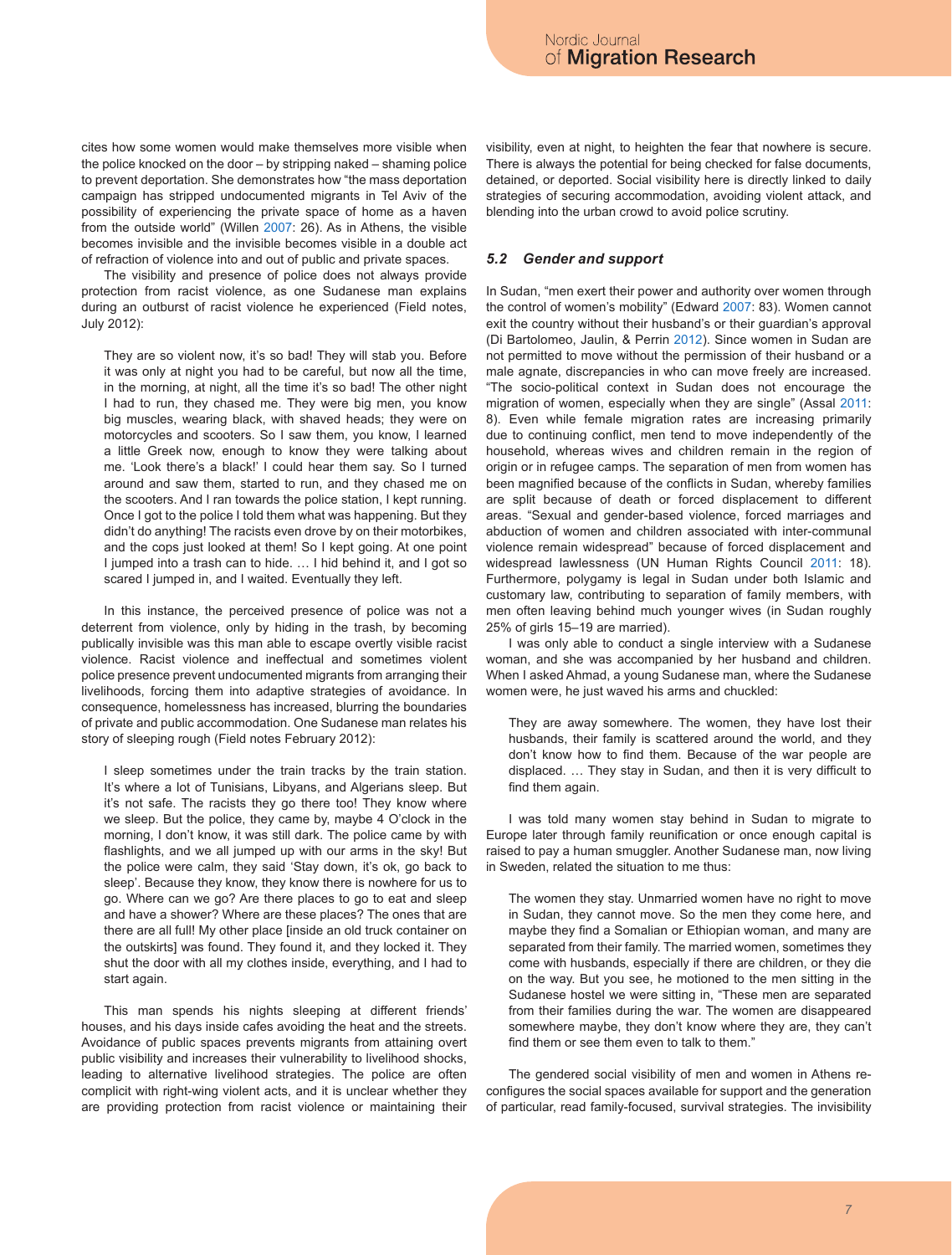of women is paralleled with the hypervisibility of Sudanese men living on the street or confined inside the hostel or the café, revealing the particular gender imbalance which prefigures the degrees of social visibility within lived urban spaces.

#### *5.3 Adapting with invisibility: working with counterfeit documents*

This section links social visibility with livelihood strategies through an investigation of the counterfeit document market of Athens. I argue that social invisibility is forced upon migrants through state forms of immigration management as well as enforced destitution. In consequence, enforcement creates a need for social visibility through acquiring fake documents.

In response to lender pressures to implement austerity packages, Greece has reduced its budget for the social welfare of both citizens and non-citizens. Undocumented migrants feel the worst of the social effects of policies that reduce social protection. Adawallah, a Sudanese refugee who has since gone to Norway, explained to me the effects of the crisis as "out of our hands" and the perceived disconnection among Sudanese refugees that they are not the cause of the crisis, but of external forces of conflict (Field notes, February 2012).

A health worker at a psycho-social health NGO mentioned to me that the requests for assistance come from three main areas: jobs, health, and housing (Field notes, February 2012). Migrants are competing for capital, not only social but also material. The social effects are both visible and invisible – destitution, homelessness, a proliferation of medical and psychological conditions that are easily treatable, and a re-production of migration *out* of Greece to escape the poor conditions inside. The conditions are so poor that people are smuggling themselves back to Turkey, either to reunite with family members to gain more material support, to find more job opportunities, or to procure documents or smuggling services in the smuggling market in Istanbul.

Some Sudanese respondents I met worked as middlemen within the informal and (in)visible market for counterfeit documents in Athens. Migrants needed to make themselves visible in an invisible market to make any profit at selling fake documents. The market for documents is itself is structurally dependent on new migrants who are desperate for work – the inability to find regular work in Athens pushes migrants into the market for documents (as well as the criminal world of drug trafficking and street dealing) to survive. The conditions are so poor in Greece that the market in counterfeit documents remains profitable. One man reports that "people are forced to make crimes, because they have nothing to eat. For me myself, for more than six months I just lived at the public garden. Nothing here, nothing at all" (Field notes February 2012).

There is a complex informal market mechanism at work in Athens: new migrants need work and are tempted to leave the country, so they find work within invisible and informal document markets in order to find the money necessary to escape the country, while at the same time they are re-producing the means necessary for others to leave the country. New migrants come in, fill in the gap left by old migrants, and these migrants need work, so the business continues. A double reproduction is at play: the reproduction of abjectivity and unemployment among undocumented migrants is symbiotic with the re-production of markets for false documents. The migrant middlemen profit alongside their associated counterfeiters.

The state practice of requiring documents and making migrants more visible helps fuel the market. Efforts to make refugee populations more visible require documents necessary for the inspection by police on the street. Drawing on the demand for documents, professional counterfeiters supply fake passports, fake refugee acceptance letters from several EU countries, fake residence permits, even fake 'Pink Cards' (Greek-issued document proving you are an asylum-seeker in Greece). "White Cards", which are in fact a piece of A4 paper, usually folded and held in the pocket, inform undocumented migrants in Greek that they need to leave Greek territory within 90 days. White Cards are issued by the police after arrest and detention. These are in less demand but are traded informally as to prevent being arrested again, which does not provide total protection – when police roundup undocumented migrants on the street, they take them into large blue buses and process their paperwork, double checking with a central database to ensure they are in the system.

In conjunction with creating hidden populations, the visibility of police improves the business of document selling. The presence of police in Athens helps fuel the demand for more documents and helps keep the supply of documents fresh for making profit. During a conversation at a Sudanese café, George, a connection man, helps me understand the market, its causes, and how to keep your work hidden:

There are no jobs now. But me, I have something, some good business that gets me money. 800 Euros worth! So I asked around to some people to see how to get some IDs. And I met some good connection guys, they said if I can sell one card for 140–150 euros, I can take 40–50 for myself. The cards are good, they have holograms on them. … They look real, no one asks you questions then if they see that shiny material. So I go down to the market, and I see these cards, they sell for like 5–7 euros. So I figured out how it works. And the next day, the people, they're gone! They traveled, by plane! Soon I became famous! People started calling me, asking me for service. Now I am more calm, I took some money, I am ok for now. ¼ I have this special pack, with a special area where I keep the cards and the money. So when the police stop me, I can pull out all my things [he mimes pulling out some notebooks, small papers, other documents] and nothing will be found. (George, 20s, July 2012)

George is one of three connection men I met with contacts with professional counterfeiters in other parts of Europe. Once you find a recruiter like George who needs money, the counterfeiter can get the blank cards for 5–7 Euros and then charge 140–150 for the forged cards. The counterfeiters take 100 and give 40–50 to the migrant middleman. George pockets 800 Euros, becomes well known, more visible in the market, and people get their fake documents and travel on a plane. All that has to be done is scan the passport size photos, send the photos by email to the counterfeiters, and then the IDs are sent back as fast as the next day. Swift and (in)visible service.

George also desperately needs the money he makes from the document market. He is himself a poor refugee and has many contacts within the refugee community. He worked with two other connection men to help people leave Greece. After looking for work for many of the years he lived in Athens, trying his luck at smuggling himself through Patras, and living homeless for years, he decided to enter into the high-risk high-profit invisible market of counterfeit documents, and succeeded. Put another way – the constrained livelihood opportunities of undocumented migrants in Athens creates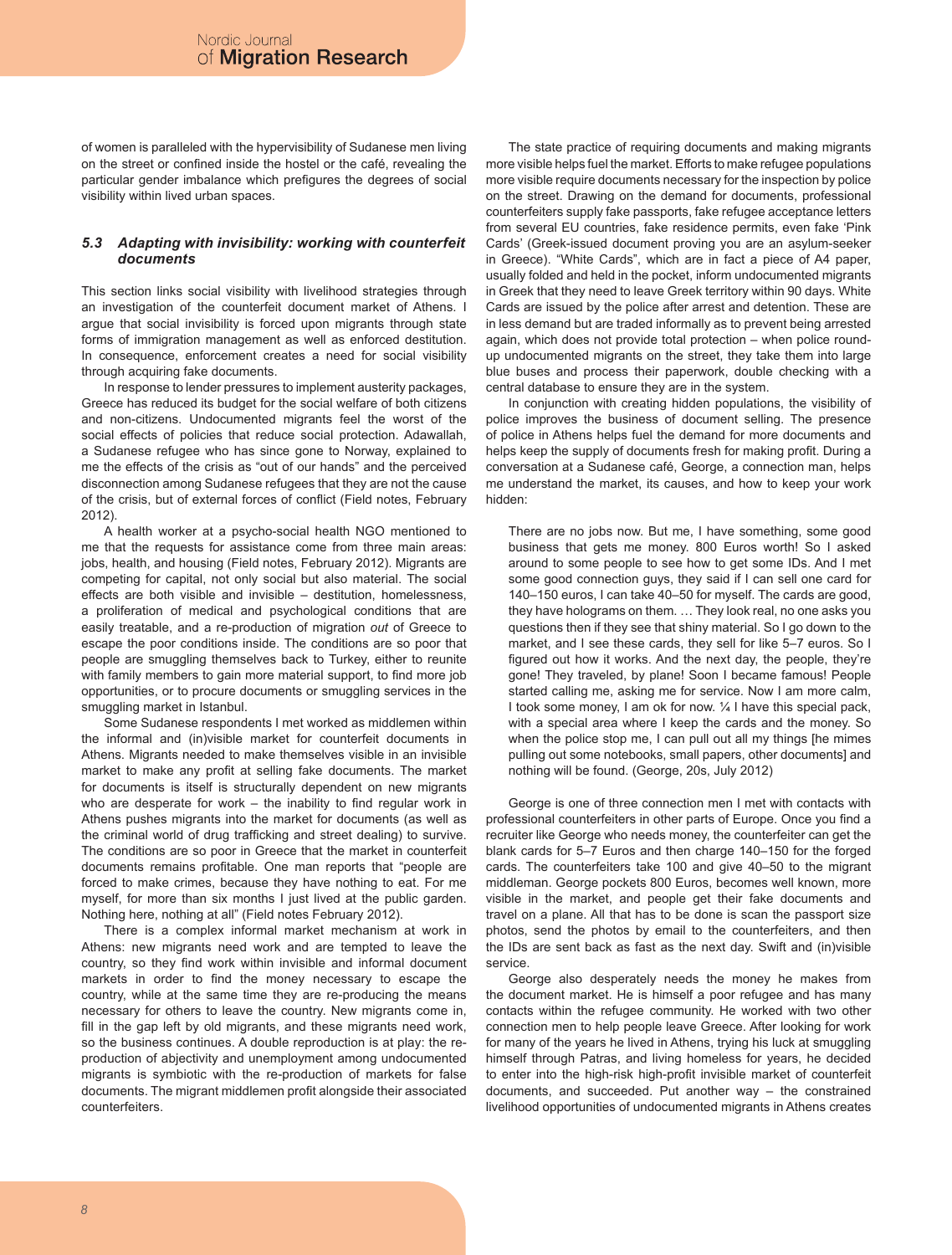the sufficient conditions for the market to prosper, combining visible and invisible livelihood strategies.

State-sanctioned violence combined with persistent lack of sustainable livelihood strategies leaves people desperate to escape the day-to-day poverty and racist violence, fuelling a market of counterfeit documents. How Sudanese refugees enter into the market is partially a result of their social visibility.

Working within the document market becomes a livelihood strategy, and doing good business means making yourself visible in an invisible market of documents. Visibility also means you are more vulnerable to police investigation. During my work with George, his two compatriots were arrested in a police raid of an apartment. George decided to leave the same week, using his newly acquired fake documents. He spent all the money he had. He even did some extra business to make extra cash before successfully departing Athens.

Good business within the document market means working behind closed doors, and the places where the men bought and sold were inside, in the back of cafes, in toilets and bathrooms, behind closed un-labelled doors which lead to abandoned buildings, at customers' homes and apartments, even outside down small, shadowed alleys. These hidden spaces were carved out of the descaled zones of Athens hit hardest by the economic crisis (for more on scaling, see Glick-Schiller & Caglar 2011).

Sudanese community centres exist which are not visible from the outside, only when you enter is the space revealed as something identified as Sudanese, with artefacts from Sudan hanging on the wall, Arabic news on the television, or types of private interaction and political debate being emphasised. Sudanese hostels exist to house transit migrants, as well as cafes and small restaurants entirely run by Sudanese entrepreneurs, but only visible to those who are informed through bonds of ethnicity, language, skin colour, or friendship. The available beds, food, and other services could be had at a cheap cost, and a variety of clothes could be bought in one of the hostels. The informal market thrived here, with several types of cheap goods available alongside middlemen selling fake documents and a passage out of Athens. Finding the right connection man and developing trust occurs in these community centres as well. Homeless men could spend their days inside in the hostels and cafes, making money here and there through petty trade or working in the document market if the proper social connections were available.

# **6 Conclusion**

This article has shown that everyday forms of social visibility defined as the everyday practices of seeing and being seen, are linked to livelihood strategies of undocumented migrants. I argue that social visibility is a result of conscious survival strategies enacted in response to the political and economic structures, Greek society and culture, which leave little room for the other. Strategies of social visibility and invisibility are common not only to the Sudanese I worked with, but also among other African, Asian, and European migrants throughout the capitol.

Identity, gender, and markets each interact in different ways with elements of the Greek state and society to shape the social visibility of Sudanese migrants within the urban spaces of Athens. Through clothing and documents, Sudanese migrants are able to make invisible their identity to avoid the visible public police scrutiny of migrants. Finding secure accommodation is difficult within an environment of scrutiny and violent attacks, as homelessness and public destitution of undocumented migrants has increased. The invisibility of Sudanese women re-configures spaces of livelihoods and social spaces of survival, patterning the diverse ways in which men find support and women find movement. Invisible markets in counterfeit documents allow for migrants to become visible to a discerning state, providing a link between survival, state surveillance, and social visibility.

The economic crisis coupled with the absence of reception infrastructure in Athens has meant that alternative social spaces had to be developed and social visibility had to be negotiated. The weak institutional infrastructure of the Greek state has been met with practices of social (in)visibility. The Sudanese community has developed its own pathways and livelihood strategies that lie outside the host population, lying between socially visible and invisible. Formal interaction with the Greek state was often limited to dealing with police or with racist attacks. The policy dimension of failed reception conditions in Greece has created alternative pathways to incorporation in Athens, where the Sudanese community is forced to remain on the sidelines in invisible spaces of community interaction rather than sustained and mutual ties with the Greek host population.

The project of finding a political voice in Greek society is a topic of concern to the Sudanese community, as well as all ethnic communities, in Athens. The material dilemmas of everyday life in Athens – finding food, warmth, shelter – frames the possibilities for making claims. Among all ethnic groups in Athens, there is an intense exchange of information and a cacophony of voices – through exchange of emails, letters, videos, mobile phone texts, images, printed-press, satellite television, and through the internet. However, the wider representation of the Sudanese outside the community is fraught with difficulty. The ability to mobilize individual and collective resources for their own interests is constrained by the material realities of everyday life in Athens. In consequence, the social and material issues of destitution and marginalization are left invisible and outside mediatised discourse.

**Theodore Baird** is a PhD Fellow at the Danish Institute for International Studies (DIIS) and Roskilde University Department for Society and Globalization (RUC-ISG). His main research interests are undocumented migration, human smuggling and trafficking, border control and policing, and asylum and refugee issues in Europe and Africa. He is currently completing his thesis on human smuggling from East Africa to Turkey.

# **Acknowledgements**

I thank two anonymous reviewers for their excellent feedback on an earlier draft of this work. I also thank Hans Lucht and Ninna Nyberg-Sorensen for the initial inspiration for this work. The usual disclaimers apply.